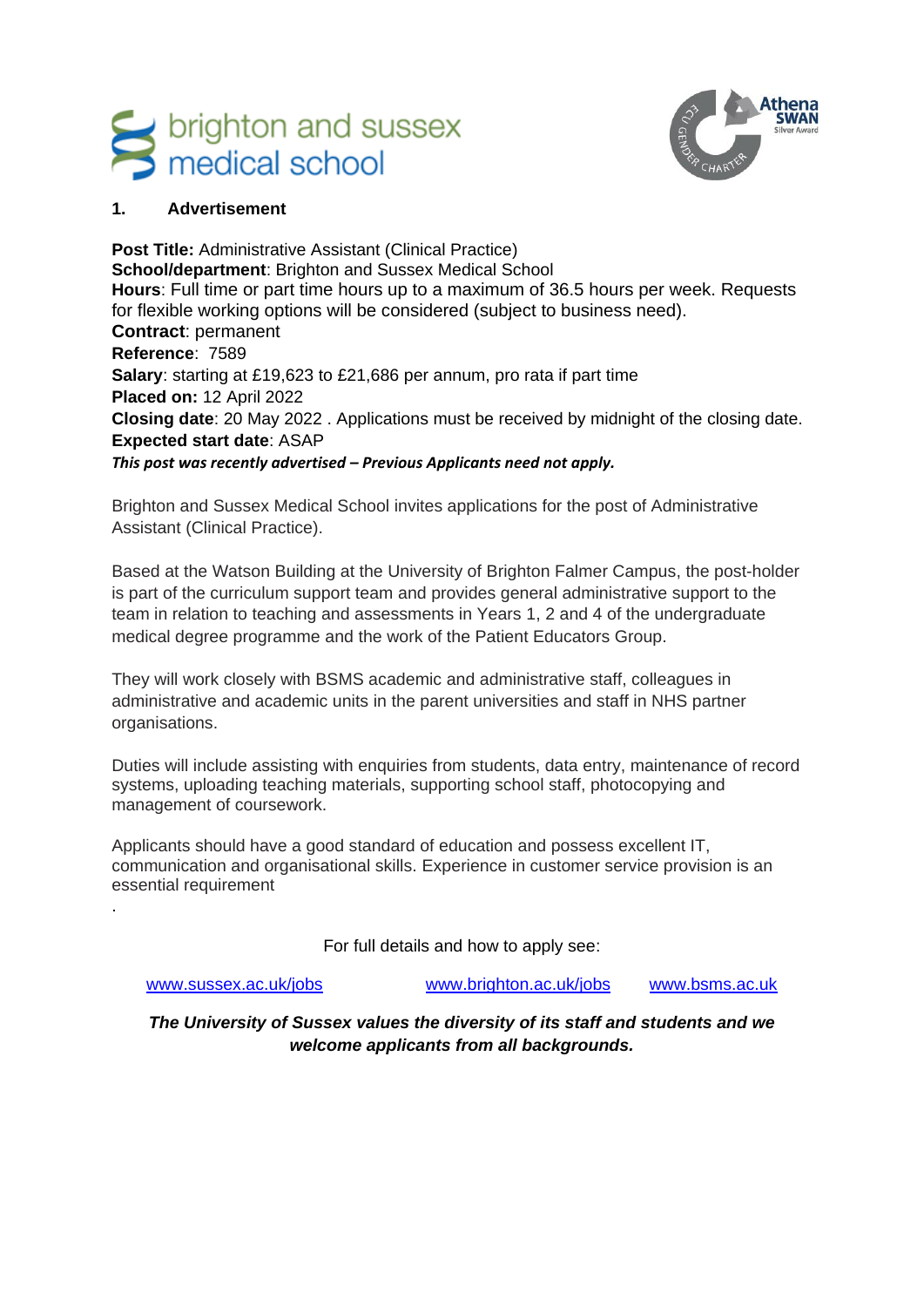# s brighton and sussex<br>S medical school

## **2. Brighton and Sussex Medical School and partners**

**Brighton and Sussex Medical School** is an equal partnership between the Universities of Sussex and Brighton together with NHS organisations throughout the South East region. Find out more at: [bsms.ac.uk/about](file:///C:/bsms6340/AppData/Local/Microsoft/Windows/Temporary%20Internet%20Files/bsms6340/AppData/Local/Microsoft/Windows/Temporary%20Internet%20Files/Content.Outlook/CTJFP6YN/bsms.ac.uk/about)

**The University of Sussex** is a leading research-intensive university near Brighton, currently ranked top 20 in all major league tables. Find out more:<http://www.sussex.ac.uk/about/>

**The University of Brighton** is a complex and diverse institution with a long and distinguished history of applied research. Find out more: [brighton.ac.uk/about-us/](file:///C:/bsms6340/AppData/Local/Microsoft/Windows/Temporary%20Internet%20Files/bsms6340/AppData/Local/Microsoft/Windows/Temporary%20Internet%20Files/Content.Outlook/CTJFP6YN/brighton.ac.uk/about-us/)

**Brighton and Sussex University Hospitals Trust** is the regional teaching hospital working across two sites: the [Royal Sussex County Hospital](http://www.bsuh.nhs.uk/hospitals/our-hospitals/royal-sussex-county-hospital/) in Brighton and the [Princess Royal](http://www.bsuh.nhs.uk/hospitals/our-hospitals/princess-royal-hospital/)  [Hospital](http://www.bsuh.nhs.uk/hospitals/our-hospitals/princess-royal-hospital/) in Haywards Heath. Find out more: [bsuh.nhs.uk/about-us/](file:///C:/bsms6340/AppData/Local/Microsoft/Windows/Temporary%20Internet%20Files/bsms6340/AppData/Local/Microsoft/Windows/Temporary%20Internet%20Files/Content.Outlook/CTJFP6YN/bsuh.nhs.uk/about-us/)

**Sussex Partnership NHS Foundation Trust** specialises in working with people who are experiencing mental health difficulties and those with learning disabilities, across Sussex, Kent and Hampshire. Find out more: [sussexpartnership.nhs.uk/about-us](file:///C:/bsms6340/AppData/Local/Microsoft/Windows/Temporary%20Internet%20Files/bsms6340/AppData/Local/Microsoft/Windows/Temporary%20Internet%20Files/Content.Outlook/CTJFP6YN/sussexpartnership.nhs.uk/about-us)

#### **3. Job Description**

Job Description for the post of: Administrative Assistant (Clinical Practice)

**Department** 

| Section / Unit /<br>School | <b>Brighton and Sussex Medical School</b>              |
|----------------------------|--------------------------------------------------------|
| Location                   | Watson Building, University of Brighton, Falmer Campus |
| Grade                      | З                                                      |
| Responsible to             | Clinical Practice Team Manager                         |
| Responsible for            | N/A                                                    |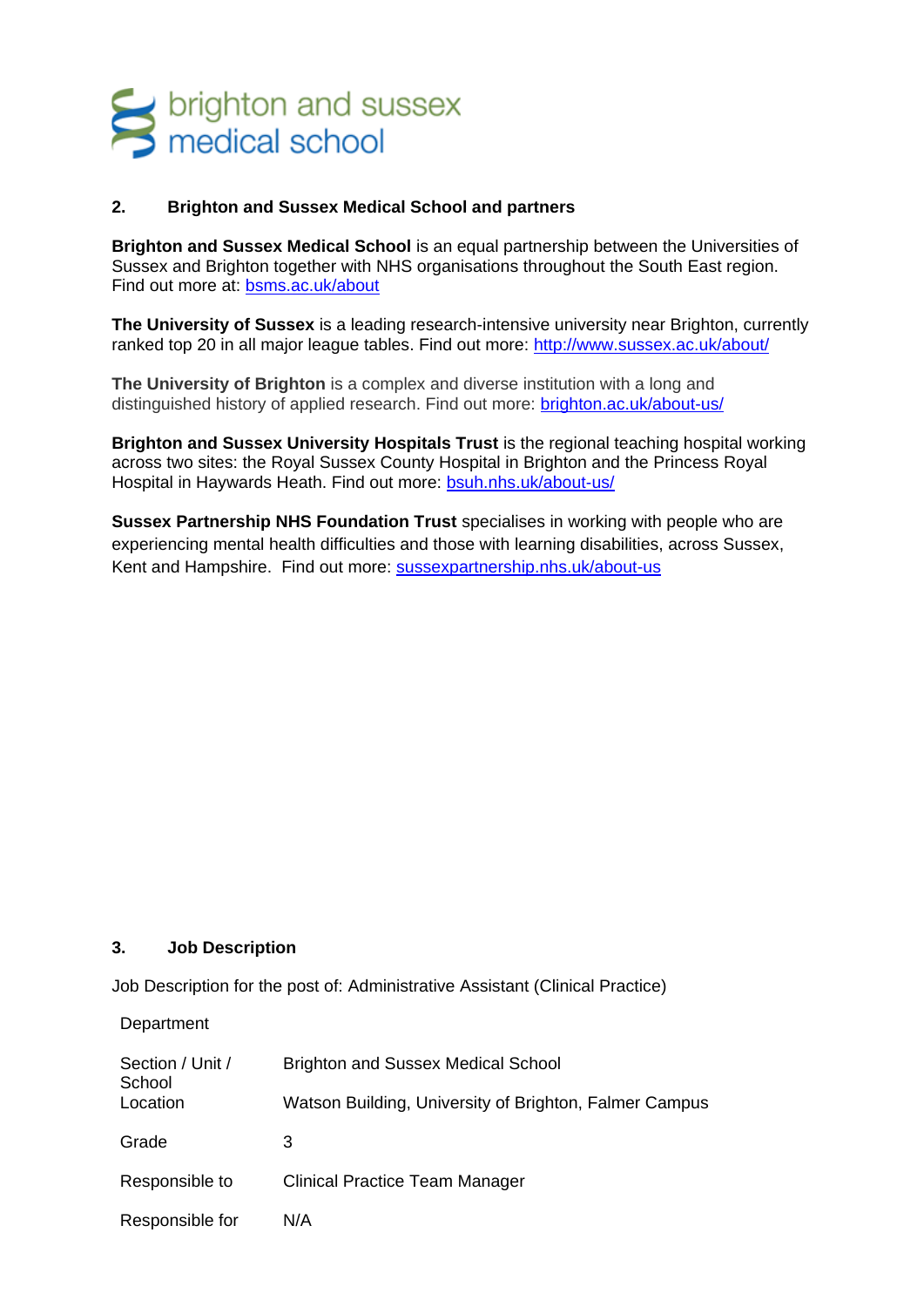The Administrative Assistant (Clinical Practice) is one of several posts which contribute to the administration of the undergraduate medical degree programme (Bachelor of Medicine, Bachelor of Surgery) at BSMS. As part of the curriculum support team, the post-holder supports the work of the Clinical Practice School Office which manages teaching and assessment in Years 1, 2 and 4 of the undergraduate medical degree programme and also the work of the Patient Educators Group.

The post-holder will be responsible to the Clinical Practice Team Manager, but will work closely with members of BSMS Faculty and administrative colleagues particularly those in the Curriculum Support Team. In addition, the post-holder will liaise with appropriate colleagues in other administrative and academic units in the parent universities, and colleagues in the partner NHS Trust.

**Main areas of responsibility:**

- **1. Provide general administrative support for years 1, 2 and 4 of the BM BS programme and the Patient Educators Group.**
- **2. Provide a general enquiry and counter service for students and staff.**
- **3. Assist with the organisation and administration of teaching timetables.**
- **4. Assist with the organisation of examinations and assessments.**
- **5. Provide support to committees and meetings related to the administration of the BM BS programme and the Patient Educators Group.**
- **6. Maintain computer and paper-based records.**
- **7. Assist with occasional School events such as open days, admissions days, registration and graduation.**
- **8. Undertake such other duties consonant with the grade as determined by the Clinical Practice Team Manager.**

# **Specific Duties:**

- **1. Provide general administrative support for clinical practice modules in the BM BS programme.**
	- 1.1. Provide general administrative support to the Curriculum and Assessment Manager, Phase Leaders and other members of the School Office team including filing, photocopying, making appointments with students.
	- 1.2. Ensure information relating to the BM BS programme is circulated promptly and kept up-to-date on School notice boards and on the web-based 'MyStudies' managed learning environment (Blackboard).
	- 1.3. Process room booking requests from members of staff and students.
	- 1.4. Draft letters for current and past students e.g. confirmation of status, basic references.
	- 1.5. Draft transcripts of grades for current and past students.
	- 1.6. Manage the return of work and other post.

# **2. Provide a general enquiry and counter service for students and staff.**

- 2.1. Answer telephone and email enquiries, providing advice and information in response.
- 2.2. Greet students, staff and visitors who present themselves in person and provide advice and information in response to their enquiries.
- 2.3. Liaise with other members of staff including Phase Team and the Student Support team concerning issues raised by students.

## **3. Assist with the organisation and administration of clinical practice modules teaching timetables;**

- 3.1. Support the work of the Course Coordinators in relation to the organisation and management of teaching timetables.
- 3.2. Assist with timetabling and module handbook production e.g. allocating student groups, checking and proof-reading.
- 3.2. Book rooms for teaching, ensuring there are no clashes.
- 3.3. Book taxis for students on placements outside of the immediate area.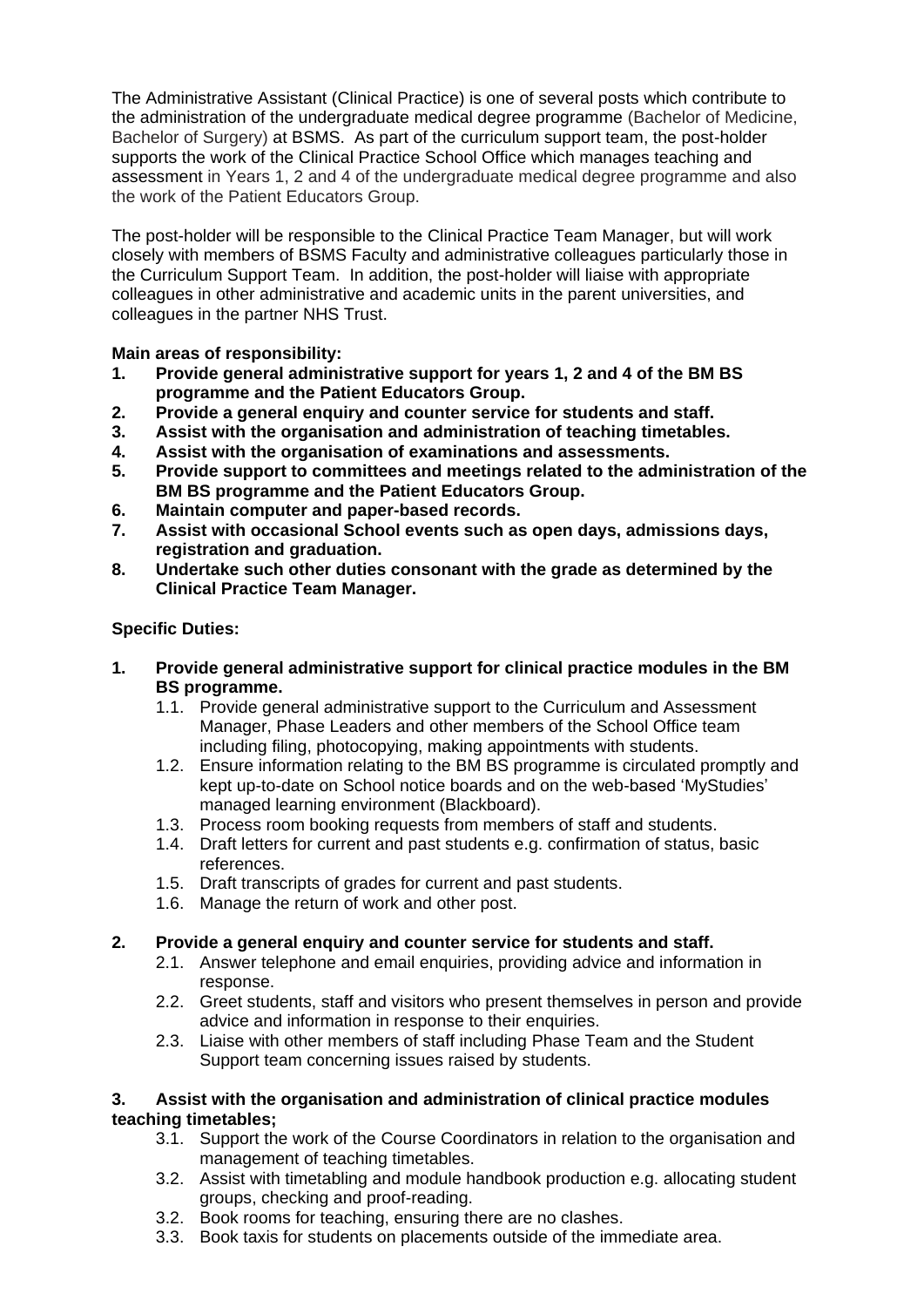- 3.4. Liaise with teachers and students and provide *ad hoc* support to ensure teaching sessions run smoothly.
- 3.6. Ensure teaching materials are loaded promptly on to the web-based 'MyStudies' managed learning environment (Blackboard).

#### **4. Assist with the organisation of the clinical practice modules examinations and assessments.**

- 4.1. Support the work of the relevant professional service teams in relation to the organisation of examinations and assessments.
- 4.2. Assist with the on-line and in-person submission of written assessments by students.
- 4.3. Provide information to staff and students on the timings of examinations.
- 4.4. Prepare equipment for examinations.
- 4.5. Assist with the invigilation of examinations and other assessment events e.g. formative module assessments.
- 4.6. Liaise with other staff to organise marking.
- 4.7. Collate and check marks and liaise with markers.
- 4.8. Enter grades on School and University databases.

#### **5. Provide support to committees and meetings related to the administration of the BM BS programme.**

5.1. Support the work of the Curriculum and Assessment Manager, Phase Leaders and other members of the School Office team in relation to committees including organising meetings, preparing, copying and distributing documents, processing room bookings, organising catering.

# **6. Maintain computer and paper-based records.**

- 6.1 Maintain a variety of computerised and paper-based records systems relating to the administration of the BM BS programme.
- 6.2 Ensure that the appropriate level confidentiality is maintained.

#### **7. Assist with School events such as open days, admissions days, registration, and graduation.**

7.1. Provide general support to the planning and operation of School events. Duties are likely to include registration of delegates, ushering, escorting applicants to interview, conducting tours etc.

#### **8. Undertake such other duties consonant with the grade as determined by the Clinical Practice Team Manager.**

8.1 The list of responsibilities and duties is not exhaustive and the precise nature of the role is likely to change as the Medical School develops. A critical attribute of the successful candidate will be the ability to cope with change.

| <b>Skills and</b><br>abilities                                                                                                                           | <b>Essential</b> | <b>Desirable</b> |
|----------------------------------------------------------------------------------------------------------------------------------------------------------|------------------|------------------|
| Excellent written and oral communication skills with attention to detail                                                                                 | X                |                  |
| The ability to think clearly and maintain accuracy while working in a<br>busy environment                                                                | X                |                  |
| Highly developed IT skills – proficient in the use of word processing<br>software, networked email and spreadsheets (e.g. MS Word, Outlook<br>and Excel) | X                |                  |
| Excellent organisational skills and the ability to plan and prioritise<br>work to meet deadlines set by a number of different people                     | Х                |                  |
| The ability to understand complex and unfamiliar issues without<br>difficulty                                                                            | Х                |                  |

## **5. Person Specification**